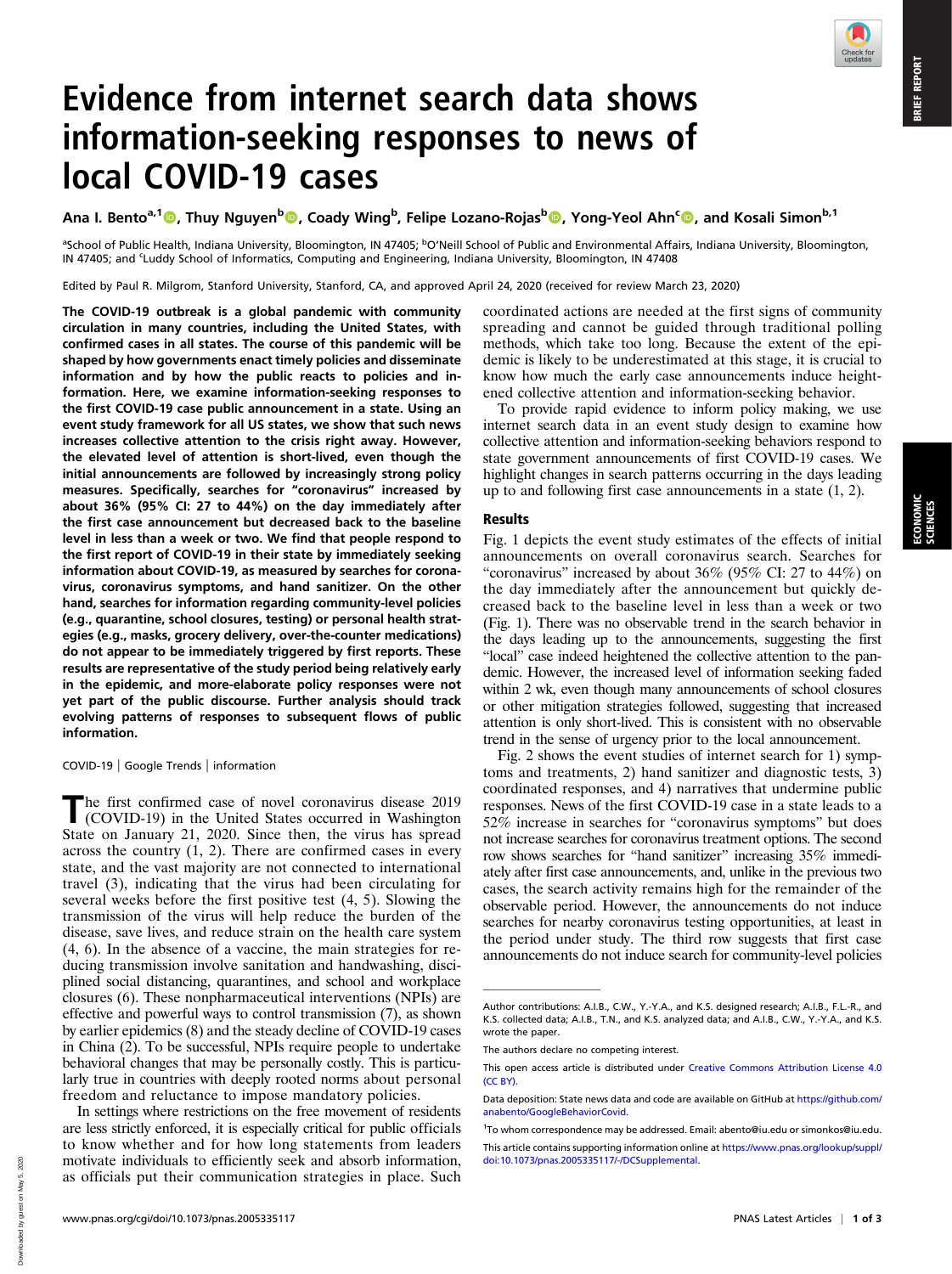

Fig. 1. Time-varying effects of announcements of the first COVID-19 case in a state on searches for coronavirus. The period prior to the treatment (first confirmed case) is set as a reference: gray vertical bar. In red are the estimated coefficients (95% CI, gray band) in the Poisson model (differences in logexpected counts of search relative to the period prior to the event). The average search frequency of this term is 97,023.9 per state per day.

(quarantines, school closures, and coronavirus testing) or moreelaborate personal health strategies (face masks, grocery delivery, over-the-counter medications). The final row examines how first case reports affect searches about the credibility of the epidemic. There is no indication that government confirmation of the first case increases or reduces searches for coronavirus hoaxes and overreactions; one might have expected official news to reduce concerns about false news.

Robustness Checks. To investigate information spillovers in which states respond to epidemics in other states, we examined augmented models that controlled for the timing of the announcements of Washington, Illinois, California, and Arizona, as well as for the timing of the earliest announcement among a state's neighbor states [section A of additional results at [https://github.](https://github.com/anabento/GoogleBehaviorCovid) [com/anabento/GoogleBehaviorCovid](https://github.com/anabento/GoogleBehaviorCovid) (9)]. The results show that COVID-19 searches responded to Washington's first case ([Data](https://www.pnas.org/lookup/suppl/doi:10.1073/pnas.2005335117/-/DCSupplemental)[set S1,](https://www.pnas.org/lookup/suppl/doi:10.1073/pnas.2005335117/-/DCSupplemental) column 2), to first case announcements in other states that occurred in January ([Dataset S1](https://www.pnas.org/lookup/suppl/doi:10.1073/pnas.2005335117/-/DCSupplemental), column 3), and to announcements in neighboring states ([Dataset S1](https://www.pnas.org/lookup/suppl/doi:10.1073/pnas.2005335117/-/DCSupplemental), column 4). These results indicate some spillovers, but the main conclusions regarding the effect of a state's own first case remains. Each state may experience different treatment effects of the first COVID-19 cases on online searches. Therefore, we present single-state time series of search volumes in figure B-2 in additional results available at <https://github.com/anabento/GoogleBehaviorCovid> (9), to descriptively depict the treatment effect heterogeneity. The results suggest that information-seeking responses were larger and faster in late states compared to the early states. We checked whether the findings were driven by accessed date of the data by rerunning the analysis using the latest search output from Google Trends, which we retrieved on April 18, 2020 and compared to the current results using the data retrieved on March 20, 2020 [[https://github.com/](https://github.com/anabento/GoogleBehaviorCovid) [anabento/GoogleBehaviorCovid](https://github.com/anabento/GoogleBehaviorCovid) (9)]. These core results were not sensitive to this replication.

## Conclusion

Our results suggest that first state COVID-19 case announcements do lead to a widespread increase in the extent to which people seek out information about the epidemic. We find that announcements of first cases have the biggest effect on searches for basic information about the virus and its symptoms, suggesting that people attempt to educate themselves about COVID-19 and its effects. However, first case reports do not lead to a differential increase in searches involving large-scale NPIs (e.g., school and workplace closures) that will likely have important consequences for everyday life. This may be because first cases are reported relatively early in the epidemic when many of these more serious mitigation strategies are not yet part of public discourse. Finally, although one might expect official news to reduce concerns related to false messages, we do not find much indication that state announcements of first COVID-19 cases affect searches questioning whether the epidemic may be a hoax. Overall, our analysis of internet search data suggests that government information disclosure does help focus public attention on the crisis. Our evidence also indicates that people seem to mainly react by seeking information on what they can and should do in response to the epidemic. One conjecture is that policy makers may be able to take advantage of a brief period of active information seeking following focal events (first cases and first deaths) to provide clear advice regarding the actions people can undertake to avoid risk.

#### Materials and Methods

Samples. Our analysis is based on a balanced daily panel of COVID-19−related search intensity data in 50 US states and Washington, DC between January 1, 2020 and March 18, 2020 ( $n = 51$  regions  $\times$  78 d). We collected the data using a restricted-access Google Health Trends Application Program Interface (API) account (10).

Measures. The outcome variables measure the daily share of all Google queries in a state that correspond to a particular term during our study period. We multiply the shares by 10 million and round to the nearest integer to make the measure more interpretable. We collected data on the timing of the first COVID-19 case announcements from media reports in each state; see [Dataset S1.](https://www.pnas.org/lookup/suppl/doi:10.1073/pnas.2005335117/-/DCSupplemental) All states reported their first case by March 17, 2020.

Data Analysis. We estimated Poisson models in an event study (11) framework to examine the effect of the first COVID-19 case announcements on searches. In the model we use, the expected number of searches per 10 million is

$$
y_{i,t} = e^{\left(\beta_0 + \sum_{k=1-41,31]} \beta_k \text{ Announcement}_{i,k} + \theta_i + \theta_t + \varepsilon_{it}\right)},
$$

where Announcement $_{i,k}$  is an indicator variable set to 1 if the first case of state  $i$  was announced  $k$  days ago. The reference category was 1 d prior to the first case announcement, and we created single indicators Announcement $_{i,31}$ , for any  $k \geq 30$ , and Announcement<sub>i,−41</sub>, for any  $k \leq -40$ . We controlled for state fixed effects to allow for time-invariant differences in search patterns by state, and for date fixed effects to account for national trends. SEs allowed for heteroskedasticity and clustering at the state level. Poisson coefficients and CIs are shown for the 40 d leading up to the first case announcement, and up to 20 d following it. The vertical axis measures the differential percentage change in search frequency as states approach the first case announcement (Figs. 1 and 2). We performed regression analysis using Stata, version 16.0 (StataCorp).

Data and Code Availability. State news data and code are available at [https://](https://github.com/anabento/GoogleBehaviorCovid) [github.com/anabento/GoogleBehaviorCovid](https://github.com/anabento/GoogleBehaviorCovid) (9). The search data for this study are available from Google Trends but are restricted in use; researchers may apply to Google Trends API for access.

#### Limitations

Although the eventual failure of Google Flu Trends suggests that building and maintaining a complex model for a long period of time is difficult (12, 13), internet search volume has been shown to be a good proxy for many socioeconomic behavioral indicators, such as automobile sales (14) or dietary patterns (9). This study has, indeed, several limitations. First, our state-level data from Google Trends database do not allow us to adequately understand